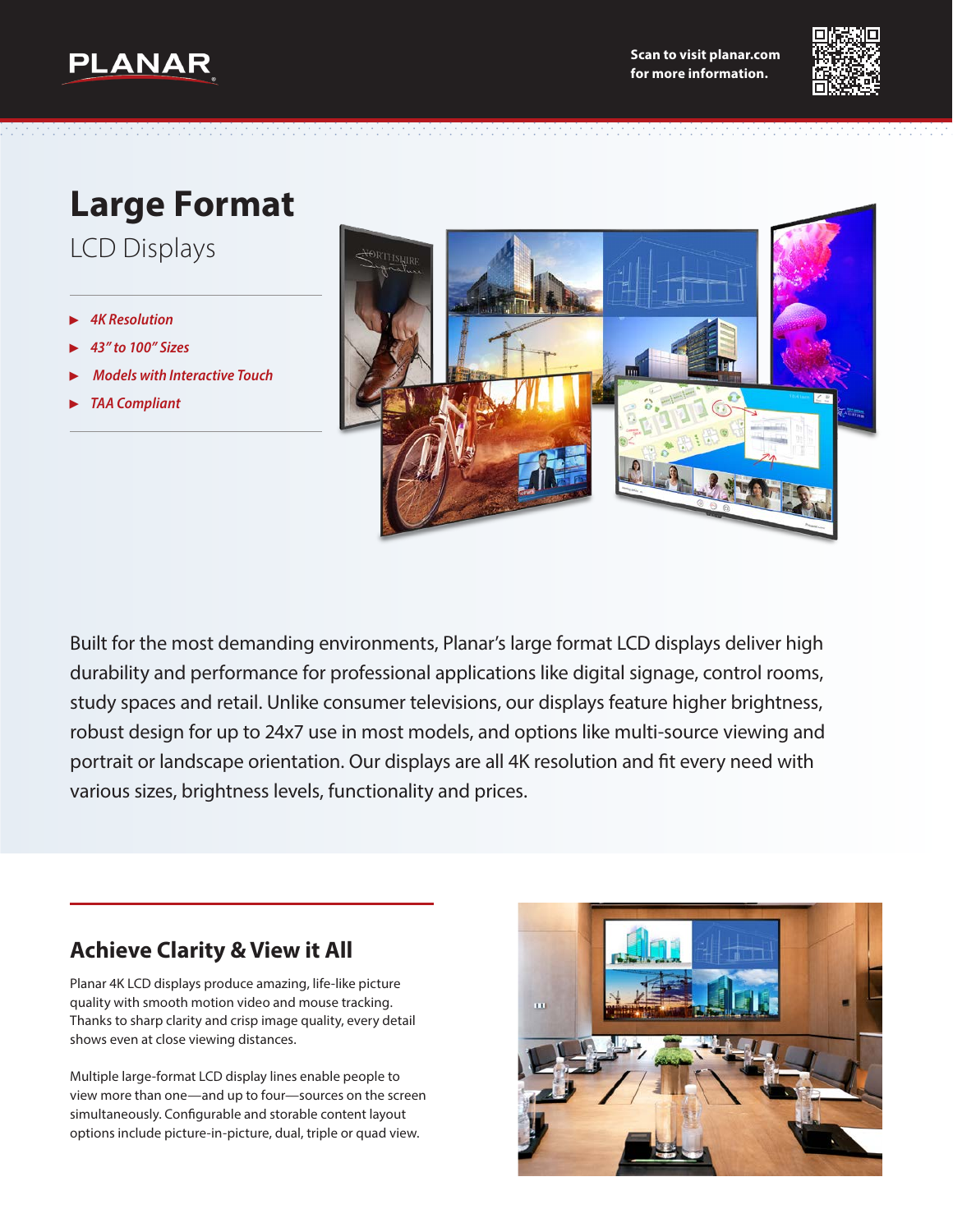## **Planar UltraRes X Series**

#### *Superior Image Color and Clarity*

Planar® UltraRes™ X Series displays offer superior visual performance and advanced processing, ideal for applications ranging from collaborative meeting spaces to high-impact digital signage. *• 75" & 85" sizes*

- *• 75", 85" & 100" sizes*
- *• Bright 700 nits*
- *• High Dynamic Range (HDR) compatible*
- *• Multi-source viewing with Planar® MediaPlex™ Plus processing*
- *• Optional Planar® Profile™ Mounting System*
- *• Expansion slot for OPS*
- *• Optional Planar® ERO-LCD™ protective glass*

#### **Planar QE Series**

*Only the 24x7 Essentials*

Planar® QE Series displays excel in applications from dynamic digital signage to collaborative meeting spaces.

- *• 98" size*
- *• Exceptional image quality & color accuracy*
- *• 4K at 60Hz support with DisplayPort 1.2 & HDMI 2.0*
- *• 4K compatibility with HDCP 2.2*
- *• Optional multi-point touch with Planar ERO-LCD*
- *• Planar Touchmark license included with touch model*
- *• Designed for 24x7 operation*



### **Planar UltraRes P Series**

#### *Only the 24x7 Essentials*

Planar® UltraRes™ P Series displays excel in applications from dynamic digital signage to collaborative meeting spaces.

- 
- *• Exceptional color accuracy*
- *• 4K at 60Hz support with DisplayPort 1.2 & HDMI 2.0*
- *• 4K with HDCP 2.2*
- *• Optional multi-point touch with Planar ERO-LCD*
- *• Planar® Touchmark™ Software license included with touch model*
- *• Designed for 24x7 operation*



### **Planar EP Series**

*High Performance 4K*

The Planar® EP Series delivers superior performance and reliability for demanding public venue, corporate and control room applications.

- *• 50", 58" & 65" sizes*
- *• Exceptional image quality*
- *• 4K at 60Hz support with DisplayPort 1.2 & HDMI 2.0*
- *• 4K compatibility with HDCP 2.2*
- *• Expansion slot for OPS*
- *• Optional multi-point touch*
- *• Planar Touchmark license included with touch models*
- *• Designed for 24x7 operation*



### **Planar PS Series 4K**

*Essentials for 24x7 Digital Signage*

The Planar® PS Series offers a rich feature-set with embedded Android® for cloud-based signage, Wi-Fi (select models), and vibrant brightness specifically designed for digital signage.

- *• 50", 55" & 65" sizes*
- *• Built-in Android® operating system*
- *• Wi-Fi models available*
- *• Landscape or portrait mounting*
- *• 20-point touch models available*
- *• 450 to 550-nit brightness*
- *• Designed for 24x7 operation*



### **Planar Simplicity M Series**

*Cost Effective Digital Signage*

The Planar® Simplicity™ M Series is designed with simplicity and affordability in mind, in a wide variety of sizes designed to meet the needs of everything from retail to museums.

- *• 43", 50", 55", 65", 75" & 86" 4K LCD displays*
- *• 500-nit brightness*
- *• 4K at 60Hz support with HDMI 2.0*
- *• 4K compatibility with HDCP 2.2*
- *• Integrated signage tools, including USB playback and LAN distribution*



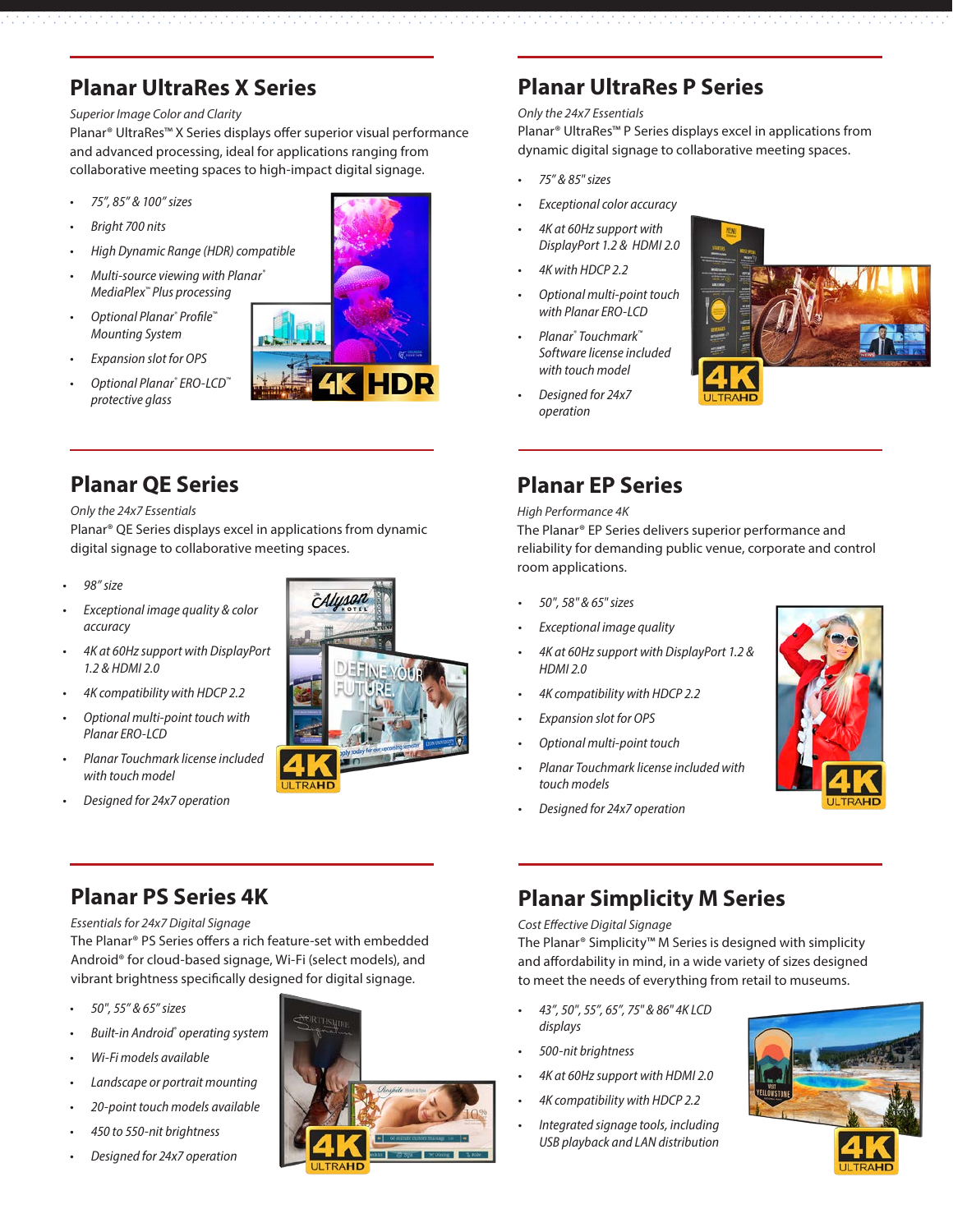## **Planar HB Series Huddle Board**

*4K Touch Screen Collaboration Displays*

Planar® HB Series Huddle Board touch screens have embedded tools ideal for in-room and remote unified communication (UC). It enables one-stop collaboration for conference rooms, study group spaces and design centers; or the executive home office.

- *• Available in 75" & 86" sizes*
- *• 20-point Projected Capacitive touch*
- *• Embedded digital whiteboard app*
- *• Built-in Android® OS pre-loaded with UC apps*
- *• Active & passive stylus pens included*





#### **Made for America Get Interactive**

Organizations that prefer to use products that have been manufactured in the United States or countries designated in the U.S. Trade Agreements Act (TAA) need look no further. Planar large format LCD displays are TAA Compliant.



For collaborative and interactive environments, select large format LCD displays are available with multi-point touch that enables multiple people to use the display simultaneously, with pinpoint accuracy and false touch prevention.



### **Add Toughness**

Some displays are available with Planar® ERO-LCD™ (Extended Ruggedness and Optics™), a protective glass bonded to the front of the display using a proprietary process that creates a highly durable surface that withstands rigors of high-traffic and interactive environments.

# Specifications

| <b>Planar HB Series Huddle Board</b> |                                                                                                                                                 |           |  |  |
|--------------------------------------|-------------------------------------------------------------------------------------------------------------------------------------------------|-----------|--|--|
| Model                                | <b>HB75</b><br><b>HB86</b>                                                                                                                      |           |  |  |
| <b>Screen Diagonal</b>               | 75"                                                                                                                                             | 86"       |  |  |
| <b>Brightness (typ)</b>              |                                                                                                                                                 | 350 cd/m2 |  |  |
| <b>Backlight Type</b>                | Direct-lit I FD                                                                                                                                 |           |  |  |
| <b>Rezel Width</b>                   | $0.1"$ (3mm)                                                                                                                                    |           |  |  |
| <b>Recommended Usage</b>             | $18 \times 7$                                                                                                                                   |           |  |  |
| Orientation                          | Landscape                                                                                                                                       |           |  |  |
| <b>OS Compatibility</b>              | Internal: Android; External: Windows 8, 10, Mac OSX, Linux                                                                                      |           |  |  |
| <b>External Connections</b>          | DisplayPort 1.2 x 1, HDMI 2.0 x 3 (HDCP 2.2), VGA x 1, USB-B (for touch controller), microSD<br>slot, USB 2.0 for external USB camera, OPS Slot |           |  |  |
| <b>Display Control</b>               | LAN, WiFi (802.11 b/g/n, 2.4 GHz, 5 GHz), Bluetooth, RS232 In, IR, Keypad                                                                       |           |  |  |
| <b>Touch Technology</b>              | In-Cell Projected Capacitive 20-point touch                                                                                                     |           |  |  |
| Mounting                             | VESA: 600 x 400<br>VESA: 800 x 600                                                                                                              |           |  |  |
| <b>Operating System</b>              | Android 8.0                                                                                                                                     |           |  |  |
| <b>Video Processing</b>              | CPU: ARM A73 (x2) + ARM A53 (x2)   Frequency: 1.5 GHz   GPU: Mali-G51   RAM: 3GB DDR4<br>2400MHz                                                |           |  |  |